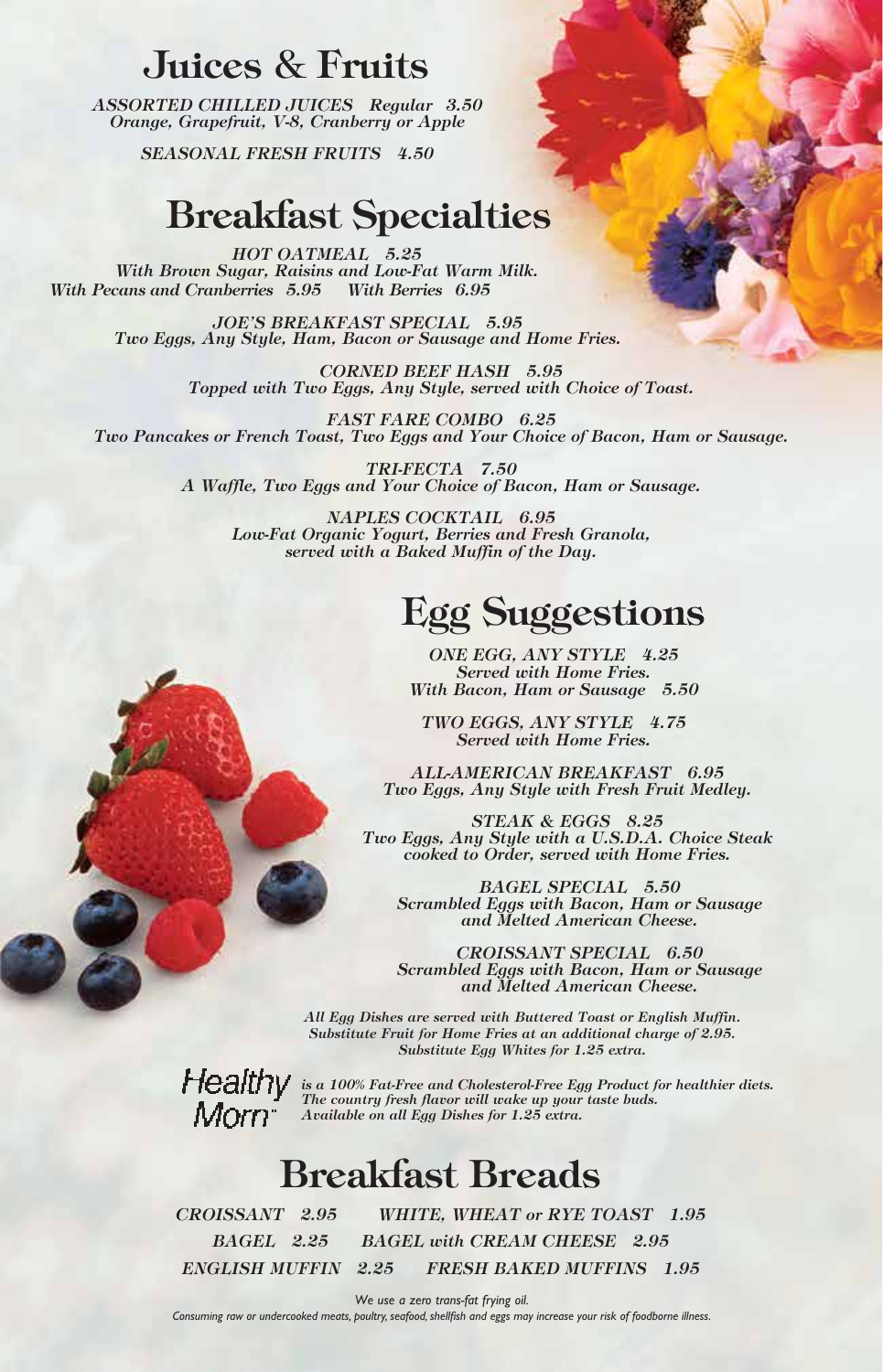## From the Grill

*All Items are served with Butter and Hot Syrup.*

*FRENCH TOAST 5.75 Specialty Bread dipped in Egg Batter.*

*FLORIDIAN FRENCH TOAST 6.95 Sourdough French Toast sprinkled with Wheat Germ and Powdered Sugar, covered with Fresh Fruit.*

*BUTTERMILK PANCAKES 5.75 Stack of Old Fashioned Buttermilk Pancakes. Short Stack 4.50*

*BLUEBERRY PANCAKES 5.95 Stack of Blueberry Pancakes.*

*BELGIAN WAFFLE 5.95 Our Waffle with Syrup, Butter and dusted with Powdered Sugar. With Fresh Strawberries 6.95*

*Add Bacon, Ham or Sausage to Any Item in this Section 2.95*

# Fluffy Omelettes

*All Omelettes are made with Three Extra Large Farm Fresh Eggs and are served with Home Fried Potatoes, Buttered Toast or English Muffin. With Cheese .95¢ Extra*

*PLAIN OMELETTE 4.75*

*MULTI-CHEESE OMELETTE 5.95 Cheddar, Swiss and Monterey Jack Cheeses.*

*HAM & CHEESE OMELETTE 6.25 Fresh Eggs with Smoked Ham and Cheddar Cheese.*

*WESTERN OMELETTE 6.75 Green, Red and Yellow Peppers, Smoked Ham, Onions and Your Choice of Cheese.*

*GARDEN OMELETTE 6.25 Fresh Spinach, Green Peppers, Tomatoes, Onions and Mushrooms.*

*CORNED BEEF OMELETTE 6.95 With Our Homemade Thin Sliced Corned Beef.*

*GREEK FETISH 6.95 Roasted Red Peppers, Feta Cheese and Spinach, topped with Black Olives and Red Onions.*

# On the Side

*SAUSAGE LINKS 3.50 SAUSAGE PATTY 3.50 BACON 3.50 HAM 3.50 CORNED BEEF HASH 3.95 FRESH FRUIT 4.50 HOME FRIES 2.75 With Grilled Onions, add .95 WHITE or CHOCOLATE MILK 2.95 HOT CHOCOLATE 2.50 BIGELOW TEAS, HERBAL TEA, SPECIALTY HOT TEAS 2.50 FRESHLY BREWED REGULAR or DECAFFEINATED COFFEE 2.50*

# Just for Kids

*WAFFLE with WARM SYRUP 4.25*

*ONE EGG with BACON, HAM or SAUSAGE, HOME FRIES and TOAST 4.25 TWO PANCAKES or FRENCH TOAST with BACON, HAM or SAUSAGE 4.25*

> *All Children's Breakfast Meals served with White or Chocolate Milk. "IN-HOUSE ONLY"*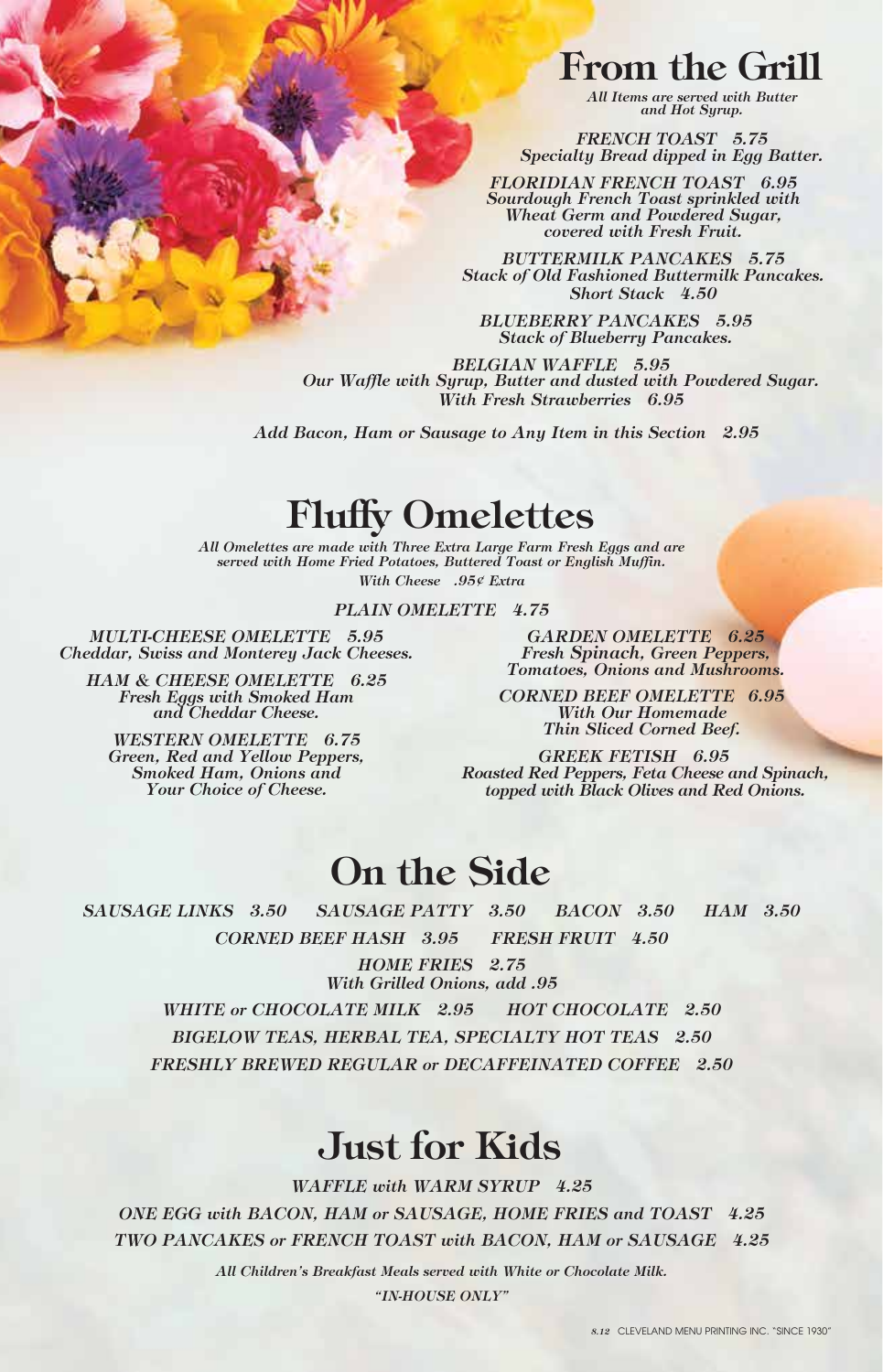